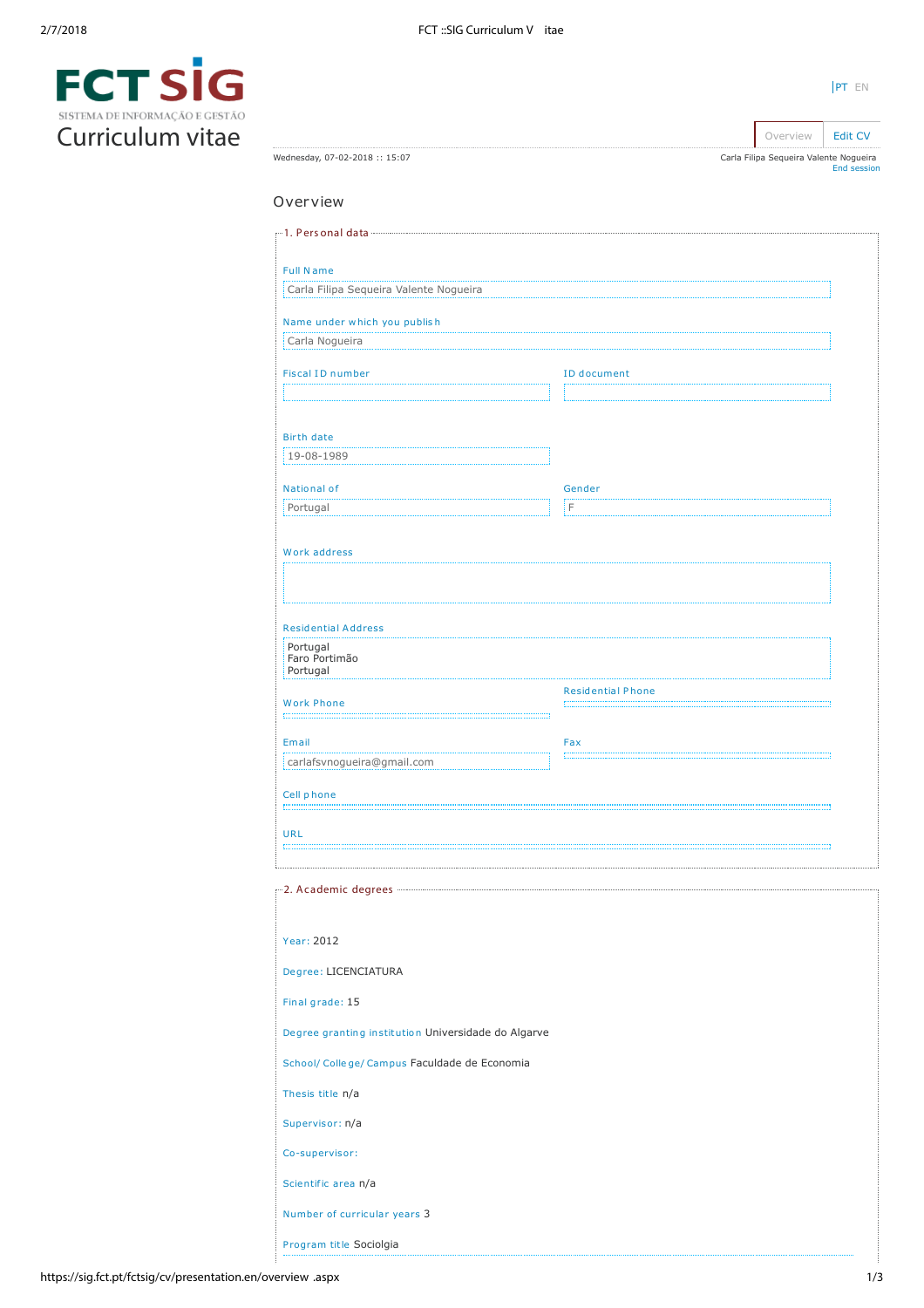| 2/7/2018 | <b>FCT::SIG Curriculum Vitae</b>                                                                                                                                                                                                    |
|----------|-------------------------------------------------------------------------------------------------------------------------------------------------------------------------------------------------------------------------------------|
|          | <b>Year: 2015</b>                                                                                                                                                                                                                   |
|          | <b>Degree: MESTRADO</b>                                                                                                                                                                                                             |
|          | Final grade: 16                                                                                                                                                                                                                     |
|          | Degree granting institution ISCTE - Instituto Universitário de Lisboa                                                                                                                                                               |
|          | <b>School/College/Campus Other</b>                                                                                                                                                                                                  |
|          | Thesis title A Procura da Sustentabilidade como Modo de Vida: Contornos e Tendências das<br><b>Comunidades Sustentáveis em Portugal</b>                                                                                             |
|          | Supervisor: Vanessa de Sousa                                                                                                                                                                                                        |
|          | Co-supervisor:                                                                                                                                                                                                                      |
|          | Scientific area Economia Social e Solidária, Desenvolvimento Sustentável                                                                                                                                                            |
|          | <b>Number of curricular years 3</b>                                                                                                                                                                                                 |
|          | Program title Economia Social e Solidária                                                                                                                                                                                           |
|          | Fig. 3. Previous activity and current status <b>contract and current status</b> and the content of the content of the content of the content of the content of the content of the content of the content of the content of the cont |
|          |                                                                                                                                                                                                                                     |

|                                                                   | Cargo, categoria ou actividade<br><b>Instituicão</b>                                         |
|-------------------------------------------------------------------|----------------------------------------------------------------------------------------------|
| PhD Research Fellow                                               | UAlg - University of Algarve<br>FCT - Portuguese Foundation for Science and Technology       |
| Research Assistant                                                | CES - Centre for Social Studies                                                              |
| Sociology Intership                                               | <b>Brilhavértice</b>                                                                         |
| $01 - 8 - 2015$ a $01 -$<br>European Social Survey<br>Application | Consulmark                                                                                   |
| Research Assistant                                                | CIEO - Research Centre for Spatial and Organizational Dynamics                               |
| Science and Technology<br>Research Fellow                         | CIEO - Research Centre for Spatial and Organizational Dynamics<br>na Universidade do Algarve |
|                                                                   |                                                                                              |

# 4. Area of scientific activity

Social Economy Sociology Social Innovation Development Studies Community Development Sustainability

# 5. Present research interest

#### Domain of specialization

Sociology, Social and Solidarity Economy, Social Innovation, Sustainable Development, Community Models, Sustainable Communities.

### Current research interests

Sociology, Social and Solidarity Economy, Social Innovation, Sustainable Development,Sustainable Communities, Sustainable Transitions, Innovation Networks, Governance Models.

#### Other professional interests/activities

Qualitative Analysis Methods, Social Network Analysis, Scientific Events Organisation

# 6. Experience as scientific adviser

#### 7. Participation in R&D projects

# Participação em projectos de investigação (coordenador/membro de equipas)

Jan 2017 to Aug 2017 - Research Assistant in Centre for Social Studies (CES) under the project RIS3PE - Smart Specialisation Strategies Implementation in Pernambuco, Brazil, coordinated by Professor Hugo Pinto.

Fev to Jul 2015 – Research Assistant in the project "Estudos sobre a Economia e a Sociedade na Região do Algarve. Passado, Presente e Futuro 1986-2014", coordinated by NERA and scientifically supervised by Faculty of Economics of the University of Algarve.

Nov 2013 to Jul 2014 – Science and Technology Manager in Research Centre for Spatial and Organisational Dynamics (CIEO), under the INTERREG 2009-1/102 – KIMERAA – "Knowledge Transfer to Improve Marine Economy in Regions from the Atlantic Area", coordinated by Professor João Guerreiro and cofinanced by the pelo Atlantic Area Transnational Programme.

Nov 2012 to Jul 2014 – Science and Technology Manager in Research Centre for Spatial and Organisational Dynamics (CIEO), under the INTERREG 2011-1/160 – "HARVEST Atlantic – Harnessing All Resources Valuable to Economies of Seaside Territories on the Atlantic", coordinated by Professor João Guerreiro and cofinanced by the pelo Atlantic Area Transnational Programme.